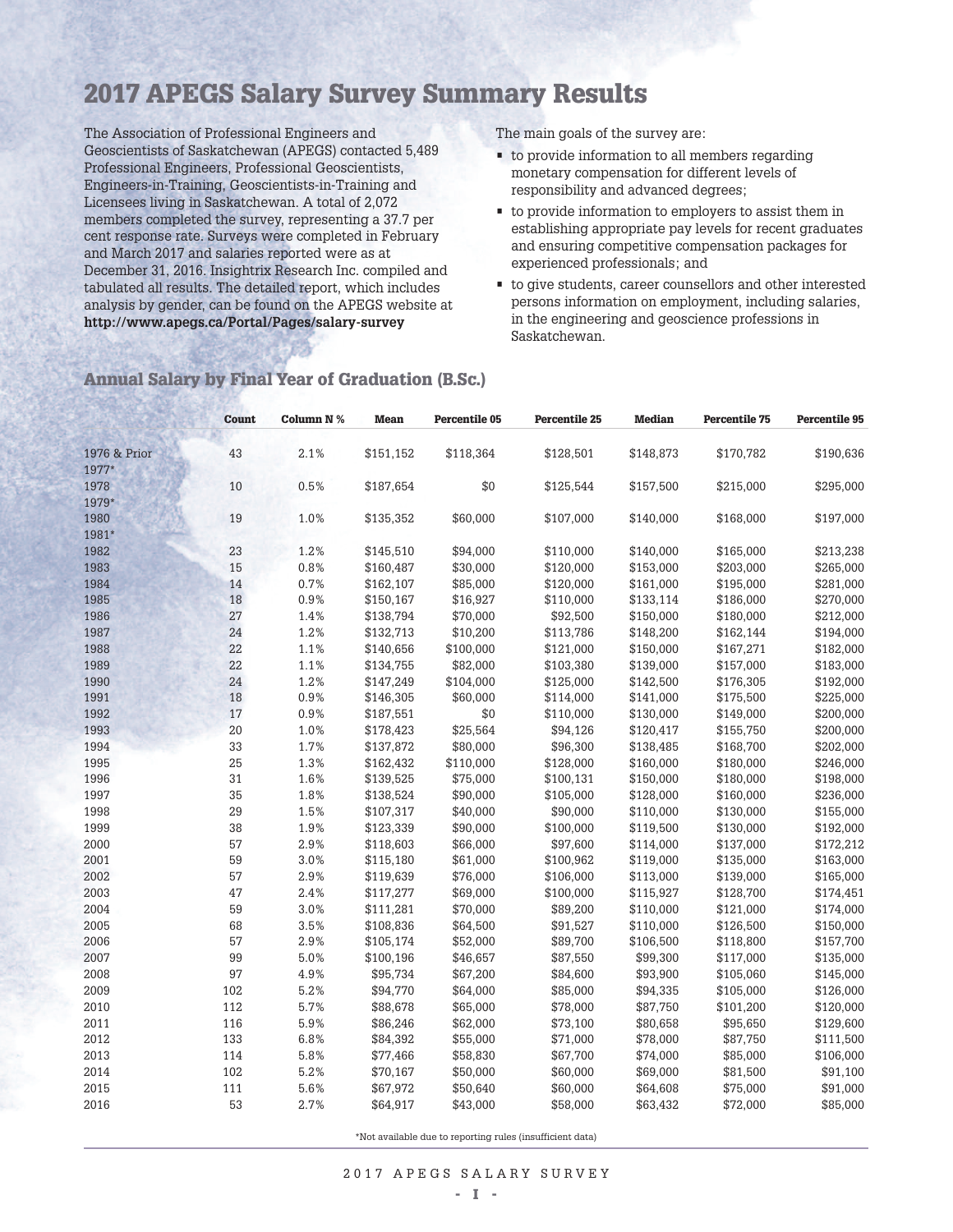## **Annual Salary by Designation**

|                          | Count | Column N % | Mean      | Percentile 05 | Percentile 25 | Median    | <b>Percentile 75</b> | Percentile 95 |
|--------------------------|-------|------------|-----------|---------------|---------------|-----------|----------------------|---------------|
|                          |       |            |           |               |               |           |                      |               |
| P.Eng.                   | 1274  | 64%        | \$119,952 | \$73.000      | \$91,150      | \$109.582 | \$136,000            | \$192,000     |
| P.Geo.                   | 82    | 4%         | \$126,627 | \$78.500      | \$100,000     | \$124.500 | \$145,000            | \$185,000     |
| P.Eng. and P.Geo         | 19    | 1%         | \$143,191 | \$30,000      | \$110,000     | \$160,000 | \$168,000            | \$210,000     |
| Engineering License      | 14    | 1%         | \$121,761 | \$86,000      | \$97,500      | \$114,500 | \$140,000            | \$190,000     |
| Engineer-in-Training     | 572   | 29%        | \$74,406  | \$50,000      | \$63,000      | \$71,030  | \$82,500             | \$110,000     |
| Geoscientist-in-Training | 33    | 2%         | \$76.044  | \$32,000      | \$62,000      | \$72,000  | \$88,000             | \$150,000     |
| Geo Licensee*            |       |            |           |               |               |           |                      |               |

### **Annual Salary by Discipline**

|                         | Count | Column N % | Mean      | Percentile 05 | <b>Percentile 25</b> | <b>Median</b> | <b>Percentile 75</b> | <b>Percentile 95</b> |
|-------------------------|-------|------------|-----------|---------------|----------------------|---------------|----------------------|----------------------|
|                         |       |            |           |               |                      |               |                      |                      |
| Civil                   | 421   | 21.1%      | \$99.529  | \$60,000      | \$72,000             | \$91,500      | \$110,000            | \$170,000            |
| Mechanical/Industrial   | 456   | 22.8%      | \$104.092 | \$60,000      | \$78,000             | \$96,108      | \$123,089            | \$179,262            |
| Electrical/Eng. Physics | 315   | 15.8%      | \$110,295 | \$60,000      | \$77,000             | \$100,000     | \$127,000            | \$164,000            |
| Chem/Ceramic/Metal      | 91    | 4.6%       | \$116,230 | \$70,450      | \$85,000             | \$105,000     | \$146,219            | \$192,000            |
| Geo/Mining/Petro        | 237   | 11.9%      | \$128,305 | \$70,000      | \$90,900             | \$110,000     | \$149,000            | \$208,000            |
| Agriculture Forestry    | 46    | 2.3%       | \$82,690  | \$50,000      | \$64,534             | \$75,700      | \$93,000             | \$145,000            |
| Environmental           | 125   | 6.3%       | \$93,469  | \$54,000      | \$72,000             | \$90,000      | \$110,000            | \$154,000            |
| Geo./Hydro.             | 95    | 4.8%       | \$111,406 | \$54,000      | \$82,000             | \$105,000     | \$137.000            | \$185,000            |
| Software/Computer       | 40    | 2.0%       | \$91,667  | \$48,250      | \$72,250             | \$88,710      | \$109,250            | \$153,738            |
| Biological/Biomedical*  |       |            |           |               |                      |               |                      |                      |
| Industrial*             |       |            |           |               |                      |               |                      |                      |
| Other                   | 165   | 8.3%       | \$111,905 | \$57,000      | \$75,533             | \$100,962     | \$140,000            | \$200,000            |

### **Annual Salary by Function**

|                      | Count | Column $N$ % | <b>Mean</b> | Percentile 05                                             | <b>Percentile 25</b> | <b>Median</b> | <b>Percentile 75</b> | <b>Percentile 95</b> |
|----------------------|-------|--------------|-------------|-----------------------------------------------------------|----------------------|---------------|----------------------|----------------------|
|                      |       |              |             |                                                           |                      |               |                      |                      |
| Corp. Mgmt.          | 136   | 6.8%         | \$153,514   | \$85,000                                                  | \$125,000            | \$146,500     | \$171,500            | \$265,000            |
| Project/Op. Mgmt.    | 778   | 39.0%        | \$111,460   | \$63,000                                                  | \$85,800             | \$103,852     | \$130,000            | \$182,000            |
| Project Admin.       | 64    | 3.2%         | \$87,243    | \$52,000                                                  | \$63,534             | \$81,500      | \$105,000            | \$130,000            |
| Design               | 410   | 20.5%        | \$92,572    | \$57,000                                                  | \$70,000             | \$80,978      | \$102,000            | \$150,000            |
| Research/Planning    | 125   | 6.3%         | \$94,328    | \$40,000                                                  | \$70,624             | \$89,000      | \$120,000            | \$150,000            |
| Inspec./Quality/Res. | 69    | 3.5%         | \$78,832    | \$52,000                                                  | \$63,000             | \$72,000      | \$91,000             | \$133,000            |
| Operating/Maint.     | 176   | 8.8%         | \$111,344   | \$56,472                                                  | \$81,277             | \$95,670      | \$120,000            | \$165,000            |
| Teaching             | 40    | 2.0%         | \$155,022   | \$80,000                                                  | \$96,000             | \$137,500     | \$166,500            | \$202,500            |
| Marketing/Sales      | 28    | 1.4%         | \$105,422   | \$60,000                                                  | \$77,500             | \$87,750      | \$107,500            | \$190,000            |
| Reg./Enforcement     | 65    | 3.3%         | \$92.790    | \$65,000                                                  | \$76,000             | \$91,000      | \$103,000            | \$130,000            |
| Exploration          | 39    | 2.0%         | \$104,777   | \$32,000                                                  | \$73,713             | \$95,677      | \$135,000            | \$185,000            |
| Other                | 66    | 3.3%         | \$100,045   | \$49,000                                                  | \$72,000             | \$96,840      | \$125,000            | \$165,000            |
|                      |       |              |             | *Not available due to reporting rules (insufficient data) |                      |               |                      |                      |

2 0 1 7 A P E G S S A L A R Y S U R V E Y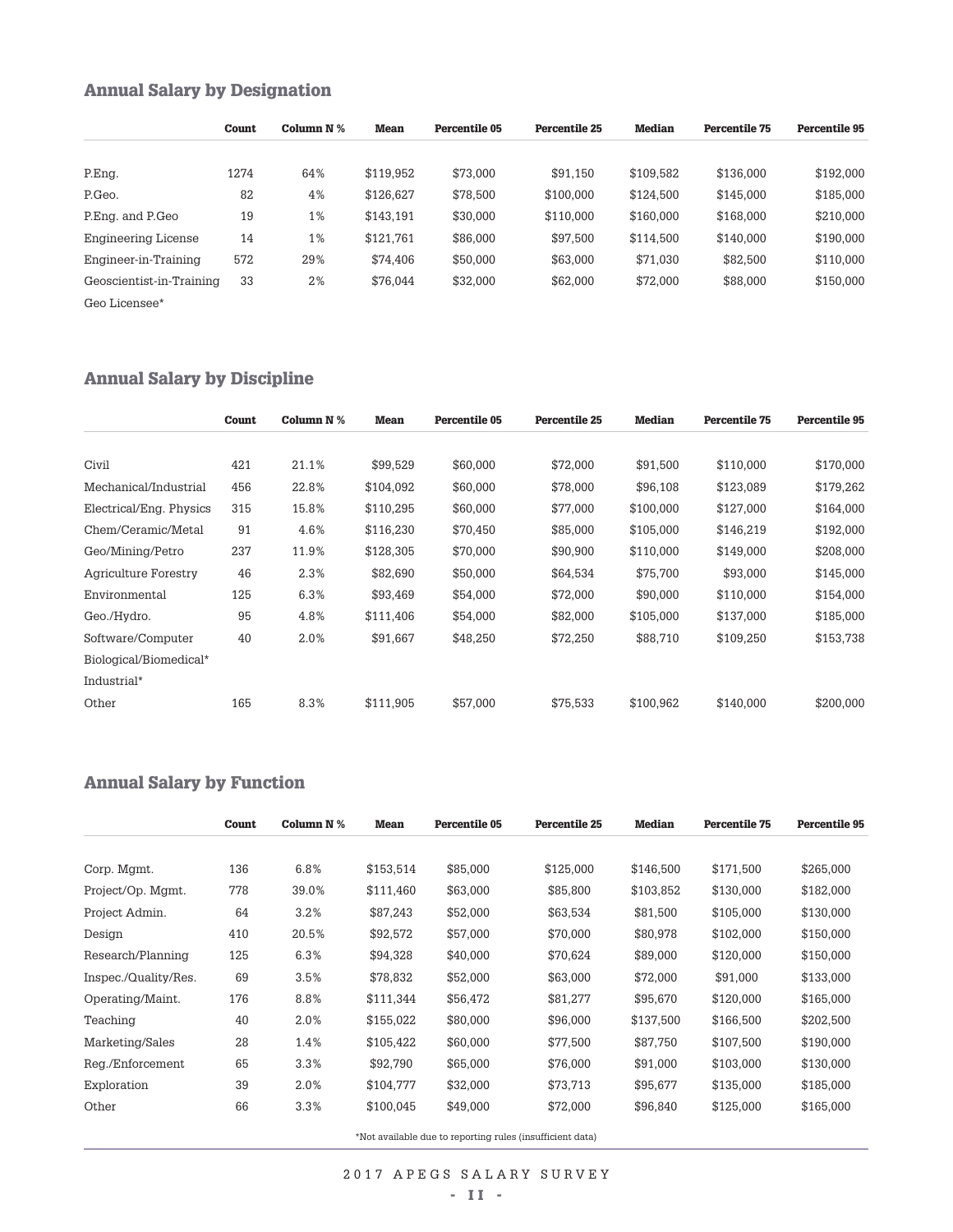### **Annual Salary by Industry**

|                        | Count | Column N % | Mean      | Percentile 05 | Percentile 25 | Median    | Percentile 75 | Percentile 95 |
|------------------------|-------|------------|-----------|---------------|---------------|-----------|---------------|---------------|
|                        |       |            |           |               |               |           |               |               |
| Consulting Service     | 479   | 24.0%      | \$97.691  | \$60,000      | \$71.060      | \$87.570  | \$113.200     | \$175.000     |
| Oil & Gas              | 109   | 5.5%       | \$97.400  | \$55,000      | \$75.200      | \$90,000  | \$116.286     | \$155,000     |
| Except Oil & Gas       | 369   | 18.5%      | \$125.920 | \$73.713      | \$94.000      | \$113,000 | \$145.000     | \$198,000     |
| Procure/Const          | 171   | 8.6%       | \$102.137 | \$62,400      | \$72,000      | \$93,000  | \$120,000     | \$185,000     |
| Manufac Durables       | 182   | 9.1%       | \$89.602  | \$53.857      | \$67,200      | \$82,350  | \$109.000     | \$145,000     |
| Manufac, Non-Durables  | 76    | 3.8%       | \$128,908 | \$57.700      | \$85.445      | \$108.450 | \$146.860     | \$212,000     |
| Service For Profit     | 29    | 1.5%       | \$102.446 | \$49,000      | \$70,000      | \$81.500  | \$101.112     | \$205,000     |
| Service Not For Profit | 148   | 7.4%       | \$99.331  | \$59.892      | \$80,000      | \$97.270  | \$111.050     | \$150,000     |
| Utilities              | 265   | 13.3%      | \$115.930 | \$62,000      | \$86,000      | \$109.920 | \$131.635     | \$177.610     |
| Educational Services   | 76    | 3.8%       | \$130.817 | \$40,000      | \$84.180      | \$125,000 | \$162.144     | \$203.000     |
| Agriculture/Forestry   | 18    | 0.9%       | \$79.328  | \$42,000      | \$63,000      | \$74.062  | \$93.252      | \$130,000     |
| Other                  | 74    | 3.7%       | \$89,508  | \$24,000      | \$69,000      | \$85,000  | \$110.000     | \$159.360     |

### **Annual Salary by Degrees**

|                 | Count | Column N % | <b>Mean</b> | Percentile 05 | Percentile 25 | <b>Median</b> | Percentile 75 | Percentile 95 |
|-----------------|-------|------------|-------------|---------------|---------------|---------------|---------------|---------------|
|                 |       |            |             |               |               |               |               |               |
| Bachelor's      | 1367  | 68.5%      | \$102.143   | \$58,000      | \$74.300      | \$93,000      | \$120,000     | \$174.000     |
| $\cdots$        | 215   | 10.8%      | \$111.268   | \$66,000      | \$85,000      | \$103.347     | \$129.361     | \$180.434     |
| Master's Degree | 287   | 14.4%      | \$117.747   | \$55,000      | \$80,500      | \$106.000     | \$130,000     | \$186,000     |
| $\cdots$        | 36    | 1.8%       | \$128.273   | \$63.024      | \$85,000      | \$109.500     | \$172.226     | \$250,000     |
| Doctorate       | 91    | 4.6%       | \$130.425   | \$55,000      | \$95,000      | \$137.000     | \$162.287     | \$193,000     |

#### **Annual Salary by Experience**

|               | Count | Column N % | Mean      | <b>Percentile 05</b> | <b>Percentile 25</b> | Median    | <b>Percentile 75</b> | <b>Percentile 95</b> |
|---------------|-------|------------|-----------|----------------------|----------------------|-----------|----------------------|----------------------|
|               |       |            |           |                      |                      |           |                      |                      |
| $<$ 1 year    | 79    | 4.0%       | \$68.834  | \$42,000             | \$56,000             | \$65,000  | \$78,000             | \$110,000            |
| 1 year        | 36    | 1.8%       | \$68.149  | \$24.000             | \$60,000             | \$62.916  | \$75,000             | \$109.000            |
| 1.5 years     | 79    | 4.0%       | \$66,055  | \$48.928             | \$59,892             | \$63,432  | \$71.550             | \$89,268             |
| 2 years       | 101   | 5.1%       | \$71.960  | \$45,500             | \$62.790             | \$68,700  | \$80,000             | \$110,160            |
| 3 years       | 132   | 6.6%       | \$77.939  | \$54.100             | \$65,000             | \$73,470  | \$87.680             | \$110,900            |
| 4 years       | 136   | 6.8%       | \$81.433  | \$60.613             | \$70.860             | \$78,000  | \$86.750             | \$117.956            |
| 5 years       | 165   | 8.3%       | \$83.255  | \$60,000             | \$72.700             | \$80,000  | \$92,000             | \$120,000            |
| 6 years       | 130   | 6.5%       | \$97.788  | \$69,000             | \$79,600             | \$90,000  | \$102.500            | \$125,000            |
| 7-8 years     | 193   | 9.7%       | \$98.072  | \$70.400             | \$86,000             | \$96,000  | \$109.424            | \$139.600            |
| 9-10 years    | 174   | 8.7%       | \$107.469 | \$75,000             | \$93.900             | \$103.500 | \$121.165            | \$150,000            |
| $11-12$ vears | 133   | 6.7%       | \$124.734 | \$76.400             | \$98,600             | \$115,000 | \$130,000            | \$175,000            |
| $13-14$ years | 84    | 0.2%       | \$117.369 | \$89.200             | \$100.481            | \$110.419 | \$128.350            | \$165,000            |
| $15-17$ years | 145   | 7.3%       | \$125.597 | \$85,000             | \$106.000            | \$123,000 | \$140.000            | \$170.000            |
| 18-20 years   | 79    | 4.0%       | \$157.796 | \$90.014             | \$110.000            | \$135,000 | \$171.000            | \$246.000            |
| $21-24$ years | 95    | 4.8%       | \$152.63  | 83.000               | \$114.000            | \$140.000 | \$175,000            | \$200.950            |
| $25+$ years   | 235   | 11.8%      | \$154,842 | \$88,865             | \$125,000            | \$150,000 | \$179,262            | \$250.000            |

### **Annual Salary by Sector**

|                | Count | Column N % | <b>Mean</b> | Percentile 05 | <b>Percentile 25</b> | <b>Median</b> | Percentile 75 | <b>Percentile 95</b> |
|----------------|-------|------------|-------------|---------------|----------------------|---------------|---------------|----------------------|
| Public Sector  | 604   | 100.0%     | \$110.358   | \$60.000      | \$80.000             | \$103.000     | \$128,000     | \$180.000            |
| Private Sector | 1369  | $100.0\%$  | \$105.717   | \$59.085      | \$75.000             | \$95.400      | \$123.177     | \$180,000            |

### **Total Salary**

|                    | Count | Column N % | Mean      | Percentile 05 | <b>Percentile 25</b> | <b>Median</b> | <b>Percentile 75</b> | <b>Percentile 95</b> |
|--------------------|-------|------------|-----------|---------------|----------------------|---------------|----------------------|----------------------|
| Base Salary        | 1996  | 100.0%     | \$107.130 | \$58.830      | \$76.291             | \$97.000      | \$125,000            | \$180,000            |
| Salary incl. bonus | 1996  | 100.0%     | \$180.135 | \$60,000      | \$82.278             | \$108.300     | \$145,000            | \$231.500            |

\*Not available due to reporting rules (insufficient data)